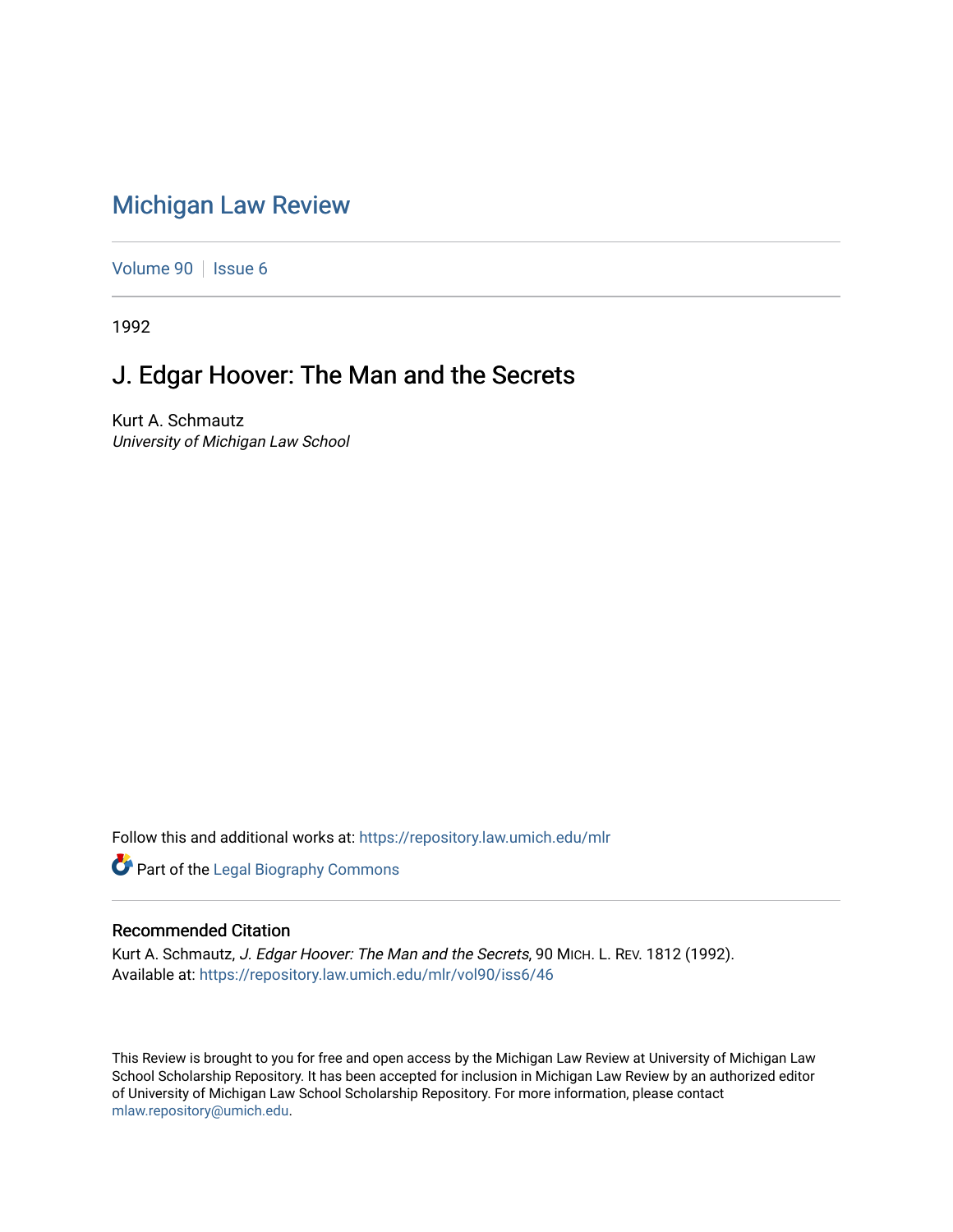J. EDGAR HOOVER: THE MAN AND THE SECRETS. By *Curt Gentry.*  New York: W.W. Norton. 1991. Pp. 846. \$29.95.

During his forty-eight-year tenure as Director of the Federal Bureau of Investigation, J. Edgar Hoover became the most powerful bureaucrat in American history. Although Hoover transformed the FBI from an obscure division of the Department of Justice into the nation's premier crime-fighting unit, he also converted it into a private army to maintain and build his political power. The FBl's triumphs made him a national hero, its prestige fueled his ambition, and its investigative authority became a license to spy on his enemies. By the end of the Roosevelt Administration, his potent political machine was unstoppable and unaccountable to the political process. <sup>1</sup>

Hoover's most formidable and infamous weapon was his extensive set of secret files. Once referred to as "twelve drawers full of political cancer" (p. 51), the files became an archive of blackmail material. When threatened, Hoover delved into these files for damaging bits of fact, supposition, or gossip to discredit and destroy his adversaries. On the rare occasion that such a search failed to yield any dirt, Hoover resorted to fabrication. With these tactics, Hoover frequently defied Congress and the eight Presidents under whom he served.

In *J. Edgar Hoover: The Man and the Secrets,* Curt Gentry scrutinizes Hoover's lengthy career and produces a detailed account of the political exploits of the FBI. Gentry's lengthy outpouring traces Hoover's maneuvering - from his rapid rise during the Red Scares after World War I through his final scraps with the Nixon Administration - with a special emphasis on his abuses. Gentry shows how Hoover's ambition, paranoia, and self-righteousness gradually corrupted the FBI, leading it to threaten the lawful order.

Gentry opens his book with an account of Hoover's death and the political shockwaves it produced (pp. 19-58). He then turns to Hoover's childhood. John Edgar was born in Washington, D.C., on New Year's Day, 1895, the youngest child of Dickerson Naylor and Annie Marie Scheitlin Hoover (pp. 62-63). Coming from a line of civil servants - his grandfather, father, and brother served in the U.S. Coast and Geodetic Survey - Hoover was fascinated by Washington. To Hoover, Washington manifested national power and prestige: "its defense [was] not merely a duty or an obligation but a birthright" (p. 63).

Hoover grew up in a typical tum-of-the-century Washington household: conservative, God-fearing, and above all, respectable. Annie Hoover, the household's dominant figure, was a strict mother who

<sup>1.</sup> *See* David Johnston, *Hoover: Still a Shadow Not to Be Stepped On,* N.Y. TIMES, Sept. 9, 1991, at Cl3, Cl6 (interview with Curt Gentry).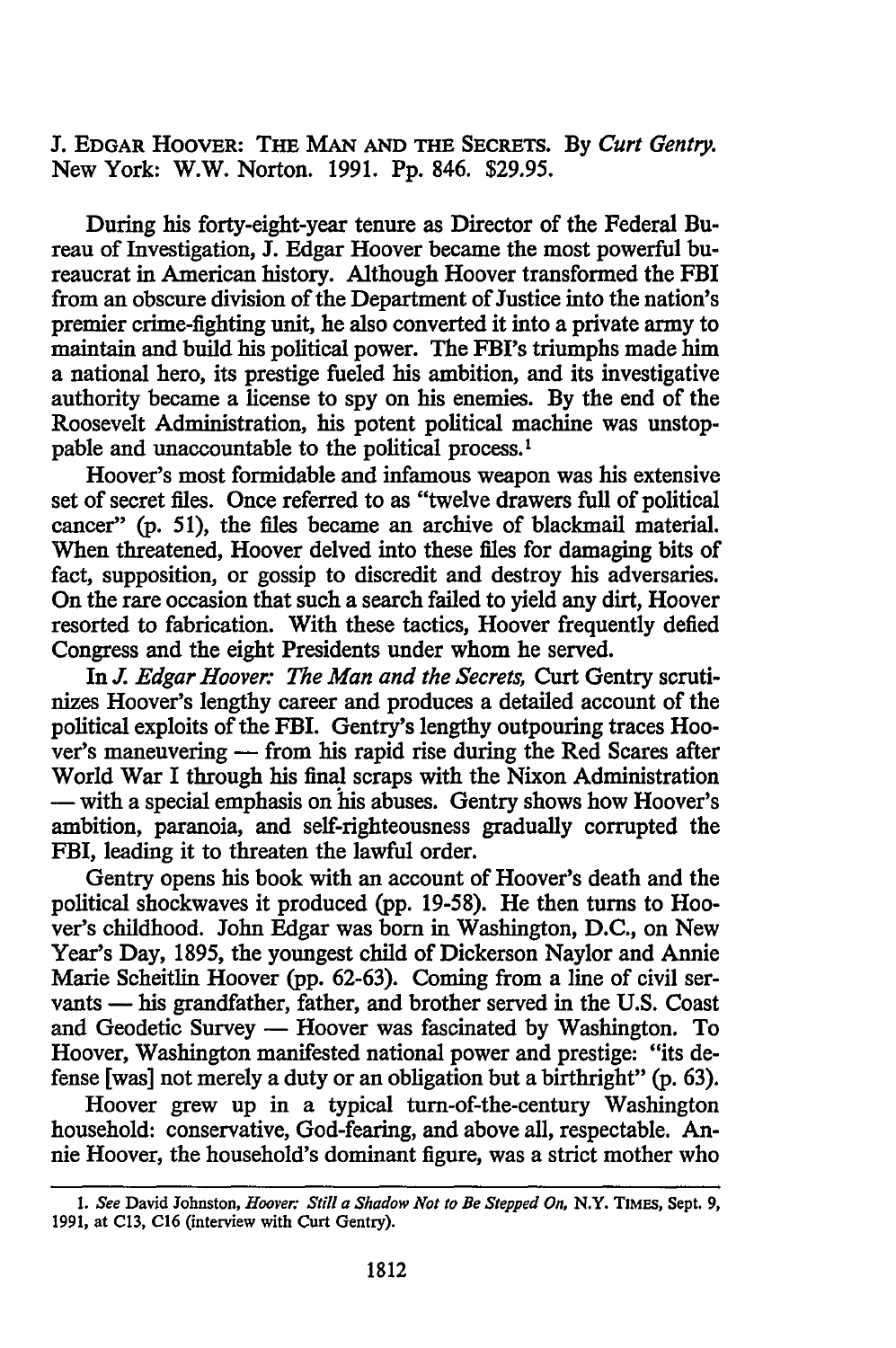lavished attention on her youngest child (p. 63). She guided and encouraged his activities and "always expected that J.E. was going to be successful" (p. 64). She wielded considerable power over Hoover, who never married and lived with her until her death.

The family's strong religious values and thirst for respect left their mark on Hoover. Growing up, Hoover was described as "a mother's boy" {p. 63) and "was shorter than most boys his age and slighter of build" (p. 65). By adolescence, however, he had begun to compensate for these weaknesses, distinguishing himself as a debater and captain of his high school cadet corps. He graduated near the top of his high school class and was elected valedictorian {p. 67). Yet, neither these nor his later achievements seemed to compensate fully for his childhood insecurities.

After graduating from high school, Hoover took a job with the Library of Congress and entered the night law school program at George Washington University {p. 67). The decision to attend law school had not been easy. For a time, inspired by his own pastor, he had considered entering the clergy (p. 64). Although he rejected this idea, he retained a sense of moral righteousness that would mark his reign at the FBI.

After completing law school in 1917, Hoover accepted a \$990-peryear clerkship in the Department of Justice (p. 68). He rose rapidly, impressing his superiors with his attention to detail, mastery of bureaucratic politics, and hard work. The DOJ leadership discovered that "[h]e alone seemed to know where things were, how to get something done quickly and well" (p. 69).

Hoover's talents and ambition were quickly put to use during the Red Scares. Appointed in 1919 to head the infamous General Intelligence Division  $(GID)$  — the antiunion, antiradical wing of the Justice Department — Hoover aggressively advanced GID's policies. Through a series of high-profile cases, including the deportations of Emma Goldman and Alexander Berkman, Hoover established himself as one of the nation's foremost anticommunists.

As Gentry recounts, Hoover's enthusiasm paid off in the shakeup in the Justice Department following President Harding's death. In 1924, Calvin Coolidge appointed Harlan Fiske Stone, former dean of Columbia Law School and future Supreme Court Justice, to be his Attorney General. Arriving at the Justice Department, Stone observed that "the Bureau of Investigation was . . . in exceedingly bad odor."2 He listed the problems: "filled with men with bad records ... many convicted of crimes ... organization lawless ... many activities without any authority in federal statutes ... agents engaged in many practices which are brutal and tyrannical in the extreme . . . Felix

<sup>2.</sup> P. 124 (citation omitted). The agency would not become the *Federal* Bureau of Investigation until 1934. Pp. 180-81.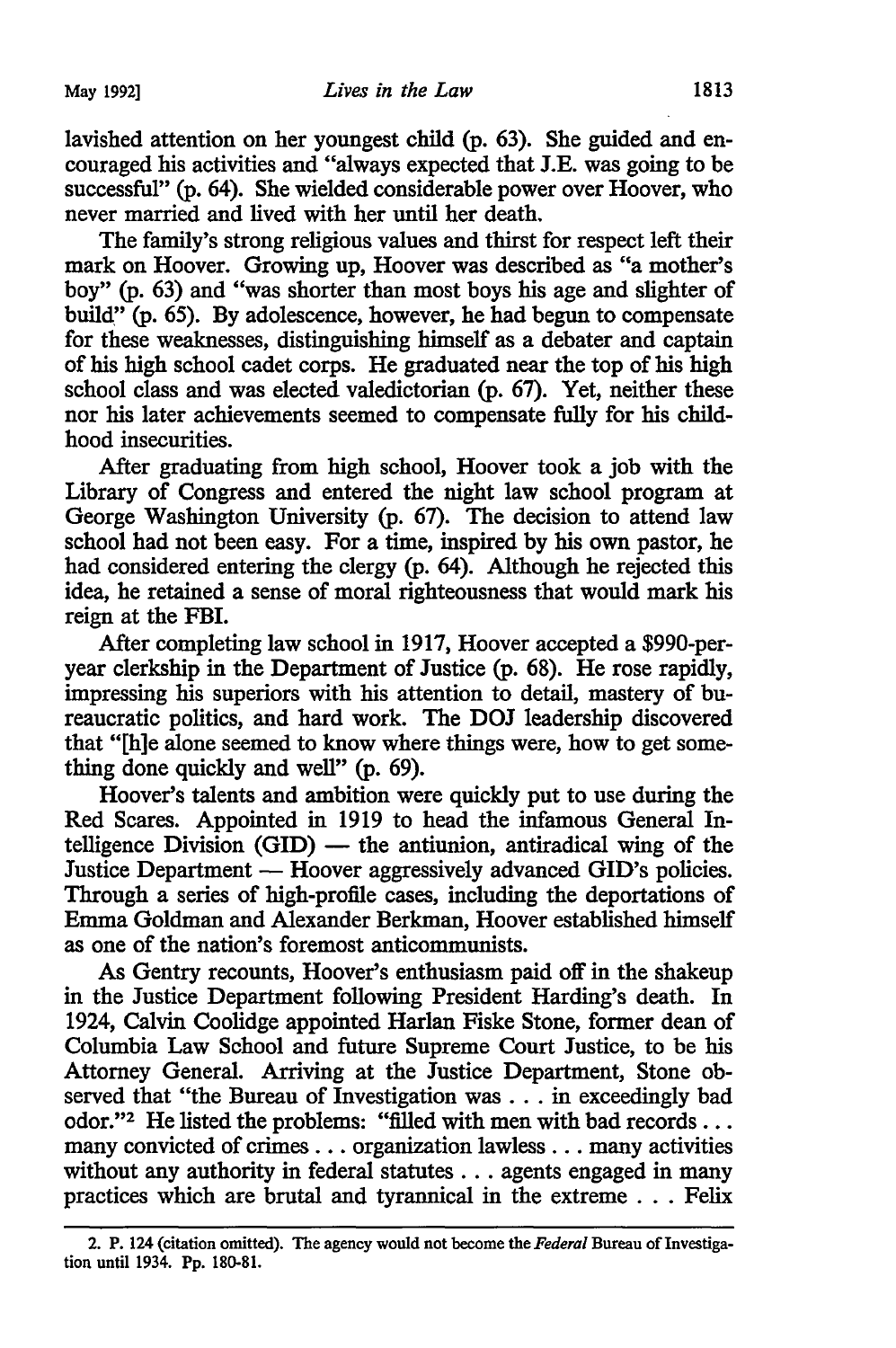Frankfurter says key to my problem is men  $\ldots$  I agree" (p. 124). Stone immediately set upon the task of reform. He removed William J. Burns, the Bureau's corrupt director,3 and began a search for a new and incorruptible replacement (pp. 125-26). He finally settled on a young and energetic Justice Department lawyer, and on May 10, 1924, named J. Edgar Hoover acting director of the Bureau of Investigation (p. 127).

With Stone's approval, Hoover purged and reorganized the Bureau - an effort that shaped the Bureau into one of the world's premier law enforcement organizations. He fired incompetent and dishonest employees, raised hiring standards, expanded the Bureau's training programs, streamlined the chain of command, instituted a strict meritbased promotion policy, increased the accountability of field agents to central authority, and established a system of random inspection to enforce these policies (pp. 127-31).

Just as important was the new spirit and idealism Hoover instilled in the Bureau. As one of Hoover's agents recalled, these years were "the most exciting time of our lives" (p. 133). Another added, "[w]e were ambitious; ... we not only wanted to do it right, we wanted to do it better" (p. 133). The completion of Stone's mission<sup>4</sup> - the overhaul of the Bureau of Investigation - readied Hoover and the Bureau to seize the opportunities presented by the gangster era.

By the early 1930s, Hoover, secure in his position and unable to advance further by promotion, began to seek power in a new way: by expanding the authority of the Bureau. Although few Americans knew the Bureau existed - its jurisdiction limited to the Mann Act,<sup>5</sup> interstate auto theft, and federal bankruptcy violations - Hoover lobbied Congress for a mandate to clamp down on the gangster crime wave (p. 169). Driven on by Hoover's urging and a series of gang massacres, Congress passed nine separate crime bills in May and June of 1934, greatly expanding the role of the Bureau (p. 169). A host of new crimes — including bank robbery, transportation of stolen property, interstate flight, transmission of threats, and racketeering in interstate commerce — came under the Bureau's jurisdiction  $(p. 169)$ .

Hoover quickly made use of this new power. Dubbing John Dillin-

<sup>3.</sup> Burns had been implicated in the Teapot Dome scandal. Stone secured his resignation through threats of prosecution. P. 126.

<sup>4.</sup> By the time Hoover completed his review, Stone was on the Supreme Court. Stone served less than a year as Attorney General before he was "kicked upstairs" to the Court. His efforts to reform the Justice Department had apparently been too effective. P. 145.

<sup>5.</sup> The Mann Act is the common name of the White Slave Traffic Act, ch. 395, 36 Stat. 825- 827 (1910) (codified as amended at 18 U.S.C. §§ 2421-2424 (1988)), which was aimed at traffic in foreign-born prostitutes. It became, however, a tool of political harassment by virtue of its vague drafting. Any man who transported a woman other than his wife across interstate lines and had sexual intercourse with her could be prosecuted. A number of celebrities were charged with Mann Act violations, including heavyweight champion Jack Johnson and newspaper magnate William Randolph Hearst. Pp. 114-15.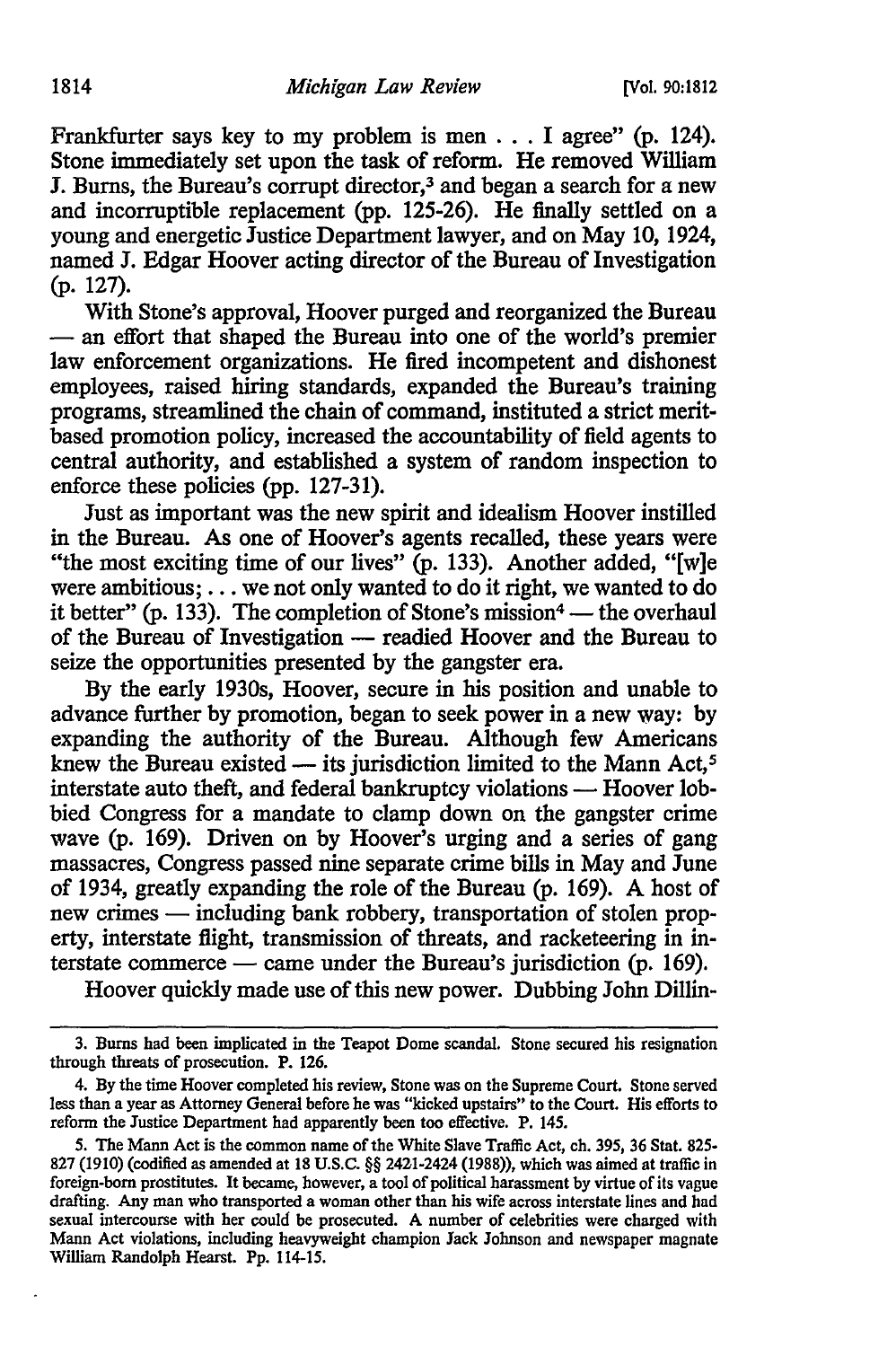ger the first "Public Enemy Number One" (p. 172), Hoover declared war on the gangsters. The Bureau, now the Federal Bureau of Investigation, hunted down the famous fugitives one by one: Dillinger, "Ma" Barker, "Pretty Boy" Floyd, "Machine Gun" Kelly, "Creepy" Karpis, "Baby Face" Nelson.

Immediately, the FBI, and Hoover as its symbol, rose to national prominence. America went wild for the G-Men - a term "Machine Gun" Kelly coined in his plea, ''Don't shoot, G-Men; don't shoot!" (p. 178). This mania inspired innumerable movies, novels, radio programs, crime magazines, toys, and comic strips extolling the FBI. Recognizing the power of the media, Hoover learned to manipulate reporters in order to craft his image. Friendly reporters enjoyed special treatment and access to leaks and tipoffs; unfriendly reporters were placed on the "no contact" list and denied FBI assistance and cooperation. The dreaded list quickly became one of Hoover's most effective means of controlling the press.

During the Roosevelt Administration, Hoover's career reached a turning point and his power grew enormously. Before the Roosevelt Administration, Gentry's narrative explains, Hoover was an egotistical and grasping petty bureaucrat: unpleasant but essentially harmless. After it, he was nearly unstoppable. As Gentry concludes, "the Federal Bureau of Investigation [under Roosevelt] had become one of the most important agencies in the U.S. government, and, with the president's benign approval, its director had become one of the most powerful men in Washington" (p. 318).

Gentry traces this transformation to Hoover's political alliance with President Roosevelt (pp. 201-318). On August 24 and 25, 1936, Roosevelt summoned Hoover to the White House. According to FBI files, the only surviving record of the meetings, Roosevelt asked Hoover to reinstitute the secret surveillance of suspected communists, fascists, and other subversives: the Red Scare was revived (pp. 206-07). Pursuant to Roosevelt's order, in 1939 Hoover secretly reestablished the despised General Intelligence Division - not even bothering to change the name — which Stone had ordered closed more than fifteen years earlier (pp. 212-13).

In exchange for Roosevelt's broad grant of authority, Hoover conducted sensitive investigations for the President. At first, Roosevelt used the FBI sparingly, investigating prominent opponents of a strong national defense, such as Charles Lindbergh. Later, Hoover widened his net, scrutinizing Roosevelt's political rivals and media critics as well (pp. 225-29). For the rest of his career, Hoover provided similar services to a number of Presidents, though none after Roosevelt could be so sure of his loyalty and cooperation.

After World War II, the FBI's nearly continuous expansion suddenly came to an end. Facing a shrinking budget and the loss of presi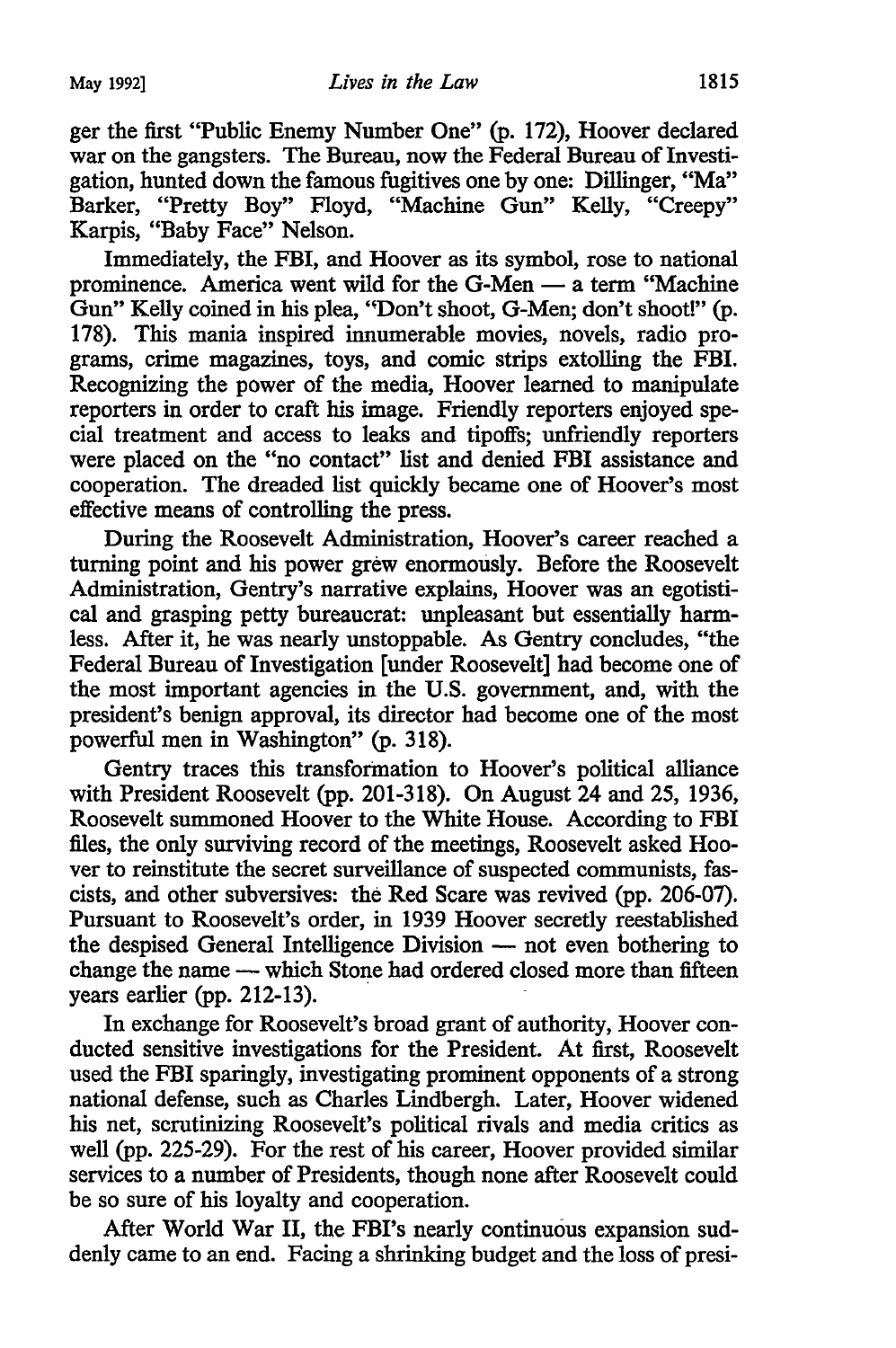dential patronage - President Truman and Hoover shared a profound distrust — the FBI sought new work to maintain its ranks. Soon the cold war provided the opportunity Hoover needed. The prosecutions of Alger Hiss (pp.  $344-\hat{45}$ ) and Julius and Ethel Rosenberg (pp. 419-28) thrust the FBI once again into the national spotlight. Hoover's FBI also provided information and advice to Senator Joseph McCarthy, whose wild accusations, in turn, bolstered FBI requests for additional money and authority (pp. 377-80).

From the late 1950s onward, Hoover became increasingly opposed to social change. The civil rights, antiwar, and hippie movements threatened his conservative values. His power now secure, he lashed out against these groups and their sympathizers. As Hoover's shrill, reactionary attacks grew more embarrassing, Presidents Kennedy, Johnson, and Nixon each considered firing him (pp. 471-72, 560-61, 699-703). Still, each worried about the contents of Hoover's files. As Johnson explained, "I would rather have him inside the tent pissing out than outside the tent pissing in" (p. 558).

Many of Hoover's most spectacular and systematic abuses occurred during this period. The FBI instituted the first COINTEL-PROs — counterintelligence programs — in the late 1950s (pp. 442-45). COINTELPROs were illegal harassment campaigns conducted by the FBI against radical organizations. They typically included dissemination of damaging information or rumors, planting of hostile stories in local newspapers, approaching and informing neighbors, employers, and friends about the target's subversive activities, use of selective law enforcement (often in the form of IRS audits), and branding loyal members of the organization as FBI informants (pp. 443-44). A variety of organizations became targets, including the Communist Party USA, the black nationalists, and the Ku Klux Klan.

Hoover's obsessive hatred of Martin Luther King, Jr. led to an especially vile campaign of intimidation and blackmail. As early as 1957, Hoover had King under constant investigation and surveillance (p. 500). Through wiretaps and other listening devices, Hoover learned of King's promiscuous sexual habits, leading him to conclude that "King is a 'tom cat' with obsessive degenerate sexual urges" (p. 569). Enraged by King's Nobel Peace Prize, Hoover conspired to force him to abandon public life. In November 1964, the FBI prepared and sent King an anonymous letter urging him to commit suicide:

King, look into your heart. You know you are a complete fraud and a greater liability to all of us Negroes .... You are no clergyman and you know it .... But you are done. Your "honorary" degrees, your Nobel Prize (what a grim farce) and other awards will not save you, King, I repeat you are done....

King, there is only one thing left for you to do. You know what it is.... You are done. There is but one way out for you. You better take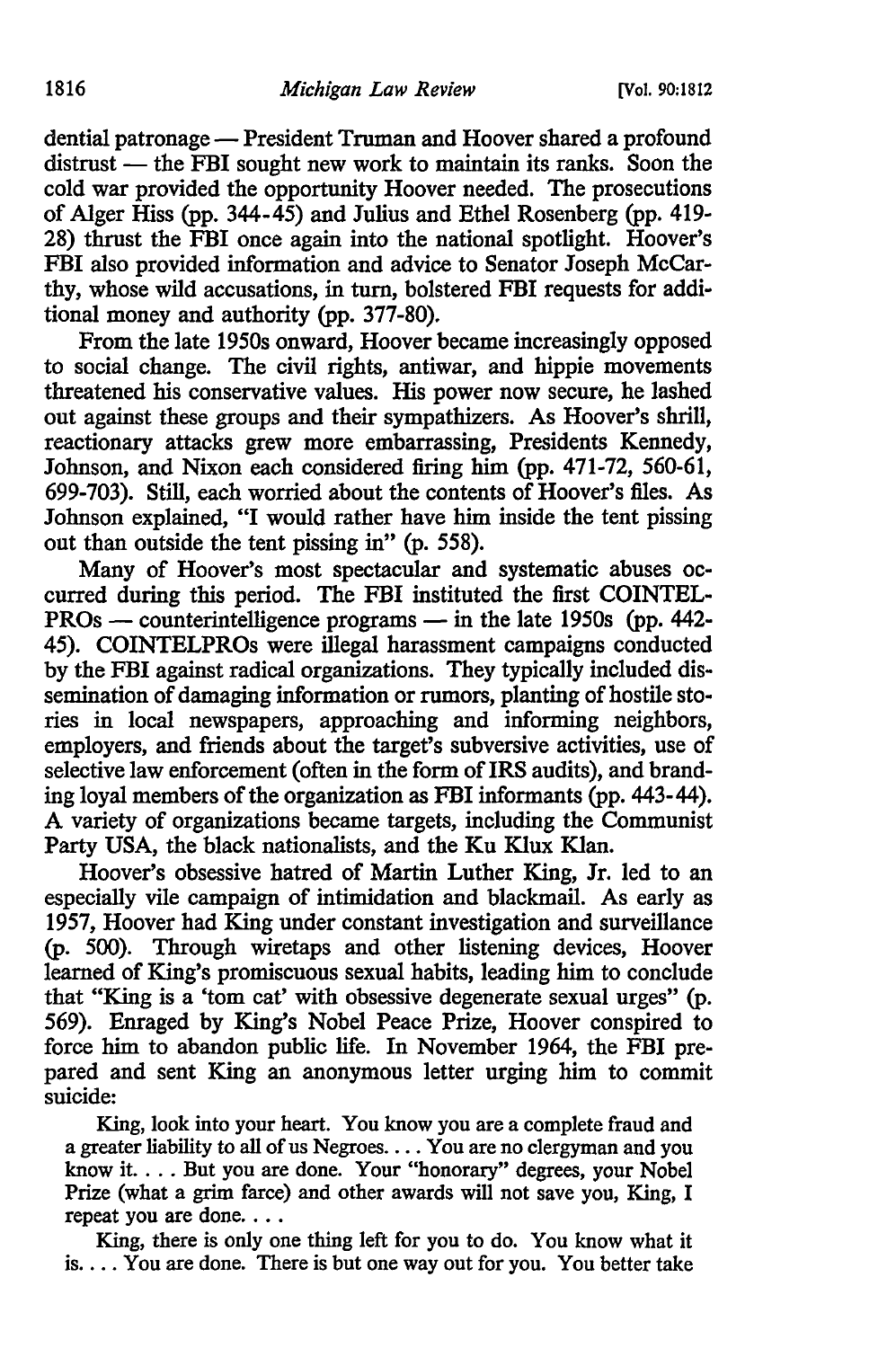it before your filthy, abnormal fraudulent self is bared to the nation. [p. 572]

Recordings of a number of King's trysts were enclosed with the letter. King refused to be intimidated, although he despaired in the winter of 1965, "They are out to break me" (p. 576).

Long before the end of *J. Edgar Hoover: The Man and the Secrets,*  the reader discerns Gentry's lack of interest in Hoover's personality. While charting Hoover's every abuse as director, Gentry provides scant insight into his motivations, beyond banal generalities. Throughout the book, Gentry holds Hoover at arm's length, fearing to ponder Hoover's passions or to reconstruct his reasoning. As a result, despite Gentry's monumental research effort, Hoover still emerges as a caricature: incomprehensibly evil, ambitious, and paranoid.

Partly, this stems from Gentry's focus on the late abuses of the FBI, which leads to a series of unusual decisions that distort his portrayal of Hoover. In 760 pages of text, Gentry devotes just seven pages (pp. 61-68) to the period between Hoover's birth and graduation from law school. Hoover's early triumphs are also given short shrift - the Bureau's reorganization merits four pages (pp. 129-33) and the gangster era gets thirty-two pages (pp. 165-97). Yet Gentry scrupulously describes the ruthless paranoia of Hoover's later years  $-258$ pages, a third of the text, are devoted to the last twelve years of Hoover's life (pp. 465-723). The book's organization emphasizes Hoover's vast treachery but, by depriving the reader of an understanding of his character, renders its motivation unintelligible.

The few occasions on which Gentry considers Hoover's interests outside the Bureau are used primarily to impugn Hoover's character. Every personal quality reveals a weakness: Hoover loved dogs, but spoiled and coddled them (p. 117); he collected antiques and Oriental rugs, but his decorating was garish (p. 21 ); he reorganized the Bureau of Investigation but reduced its agents to "interchangeable units" (p. 131); he enjoyed socializing, but "didn't associate with people unless he had something on them" (p. 384), and so on.

Perhaps Gentry's lowest blow comes when he refers repeatedly to the flimsy and admittedly unproven charges of homosexuality leveled against Hoover (pp. 66, 159, 179-80, 192, 240, 531). To substantiate these rumors, Gentry cites an oblique reference in *Collier's* magazine, off-hand gossip heard in a beauty shop, and conversations of Mafia members from an FBI wiretap. Gentry also omits the failed efforts of Hoover's enemies to expose his alleged homosexuality  $-$  for example, the *New York Post* reportedly spent \$500,000 investigating this rumor during the 1950s.<sup>6</sup> Nonetheless, he establishes these suppositions in the reader's mind through sheer repetition, coloring Hoover's already grotesque attacks on homosexuals.

<sup>6.</sup> Ralph De Toledano, *A Look at the Files,* NATL. REv., Dec. 2, 1991, at 47 (book review).